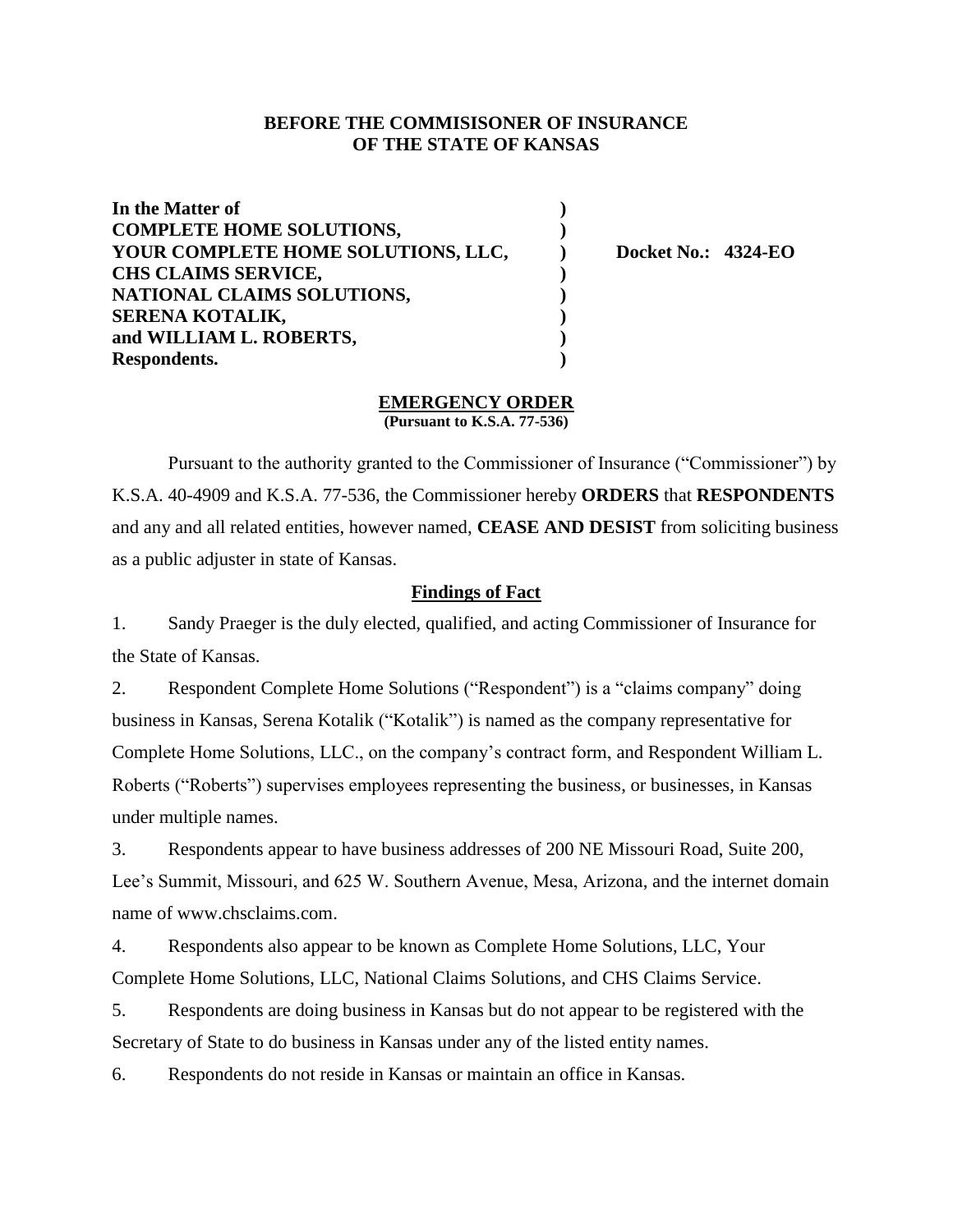7. The internet domain name is registered through Contact Privacy, Inc., maintaining anonymity for the user of the domain name.

8. Respondents do not hold a license or other authority granted by the Commissioner to engage in the business of insurance in Kansas.

9. KID has received complaints and inquiries about Respondents from insurance consumers in Topeka, Kansas, and from an insurance company.

10. In the days after a damaging hail storm in Topeka, consumers began reporting unsolicited contacts from representatives of Complete Home Solutions.

11. Through the initial telemarketing call and a follow-up visit by a "claims consultant," Complete Home Solutions offered to inspect for roof damage, represent the consumer in negotiations with the consumer's insurance company, and arrange for one of the company's contracting roofers to repair the damage.

12. The claims consultant's business card states, "You wouldn't go to court without an attorney so don't deal with your insurance company without a Claims specialist on your side!!!"

13. The Complete Home Solutions contract provides that the company shall assist the homeowner in "submitting, processing, negotiating, and settling claims with its Homeowner's Insurance coverage for damage to Homeowner's roof" in exchange for payment of the full amount of the claim, including deductible, plus any agreed upgrades.

14. The contract further provides that if the homeowner chooses not to have the company complete the work, the homeowner must pay the company thirty percent of the total amount approved by the insurance company for repairs, including the deductible.

15. The contract requires the homeowner to sign the initial insurance claim and grants power of attorney to Your Complete Home Solutions, LLC, for all further submission and processing of the claim.

16. In the contract, the company disclaims liability for damage and disclaims all warranties, express and implied, except manufacturers' warranties on materials.

17. In one case, a representative of Complete Home Solutions is alleged to have contacted a consumer and posed as an adjuster for the consumer's insurance company.

18. Information gleaned from those complaints and inquiries, with attached documents, contracts, and business cards, as well as internet searches and information provided by the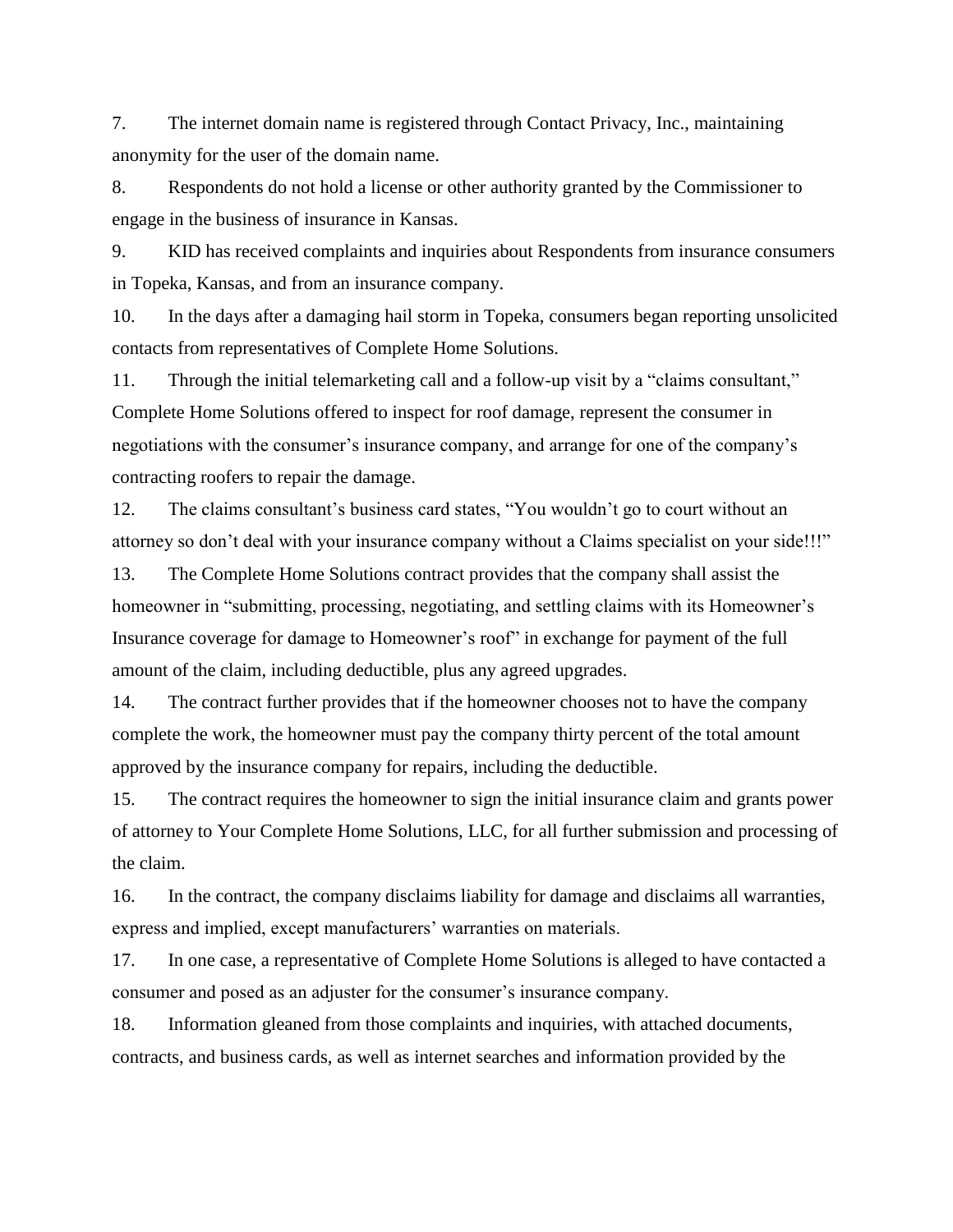National Insurance Crime Bureau (NICB) led to identification of William Lee Roberts ("Roberts") as a principal of the business.

19. Respondent's local employment advertisements for sales people provide telephone and email contact information for "Bill Roberts."

20. In telephone communication with the Commissioner's investigator, Roberts said he was in charge of the Kansas City office and the sales people in Kansas.

21. Roberts refused to provide a list of contracting roofers.

22. Roberts provided a copy of a script he said telemarketers were instructed to follow.

23. The script states that nine out of ten homeowners in the area have "plenty of damage" from the recent hailstorm.

24. The script continues, "[W]e understand that you can do this on your own, however, most people wouldn't go to court without a lawyer so why file a claim with out [sic] a claim specialist, it doesn't cost you any more than it would if you did it yourself, and you get an expert on your side."

25. During the call, the telemarketer attempts to set an appointment for a "Claims manager" to visit the home "tomorrow" to inspect for damage.

26. Based on sources of background information, the Commissioner has reason to believe that Roberts may have been convicted of felony crimes involving dishonesty.

27. In addition to hail damage in Topeka, tornadoes have recently caused damage in other communities in Kansas, leaving Kansas residents specially vulnerable to a promise of the kind of services Respondents purport to offer.

28. Adjusting damage and representing consumers with respect to claims for damage or loss covered by insurance is acting as a public adjuster, as the term is uniformly understood in the business of insurance, and is insurance business.

## **Applicable Law**

29. The Commissioner is "charged with the administration of all laws relating to insurance, insurance companies and fraternal benefit societies doing business in this state, and all other duties which are or may be imposed upon such officer by law." K.S.A. 40-102.

30. The Commissioner is authorized to hold a fact-finding hearing on any matter relating to the business of insurance, and empowered to subpoena witnesses, compel their attendance, and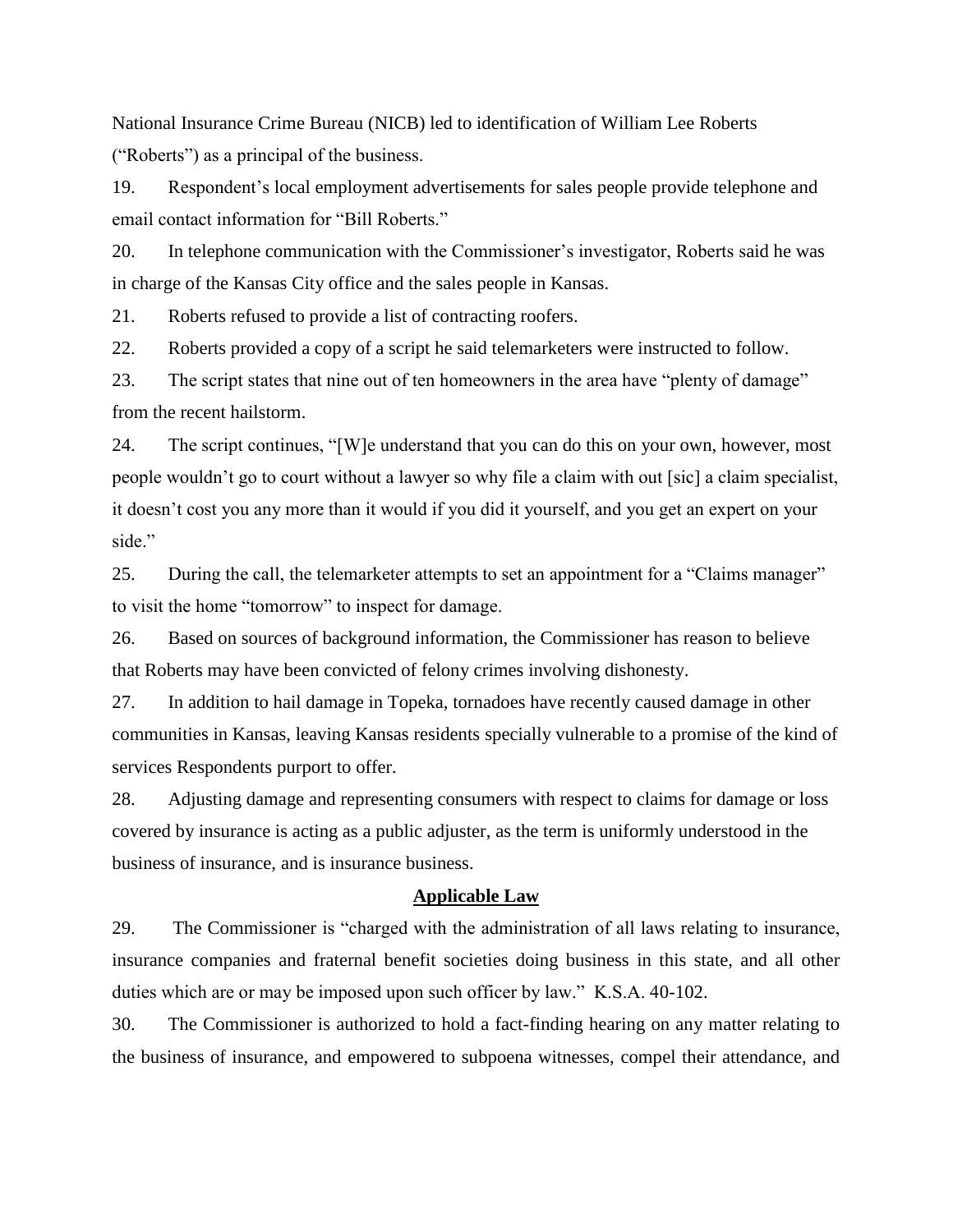require the production of documents, whenever the Commissioner shall have reason to believe that such a proceeding would be in the public interest. K.S.A. 40-281.

31. The Kansas Administrative Procedures Act (KAPA), K.S.A. 77-501 *et seq*., permits a state agency to use an emergency proceeding "[i]n a situation involving an immediate danger to the public health, safety or welfare that justifies use of emergency adjudication." K.S.A. 77- 536(a)(1). "The state agency may take only such action as is necessary: (1) To prevent or avoid the immediate danger to the public health, safety or welfare that justifies use of emergency adjudication." K.S.A. 77-536(b)(1). The state agency must give such notice as is practicable to persons who are required to comply with the order, and the order is effective when rendered. K.S.A. 77-536(d)(1). The agency shall proceed as quickly as feasible to complete any proceedings that would be required if the matter did not justify the use of emergency proceedings. K.S.A. 77-536(e).

# **Conclusions of Law**

32. Respondents' conduct involves the business of insurance.

33. Respondents' solicitation poses an immediate risk of harm to consumers, and any other loss payees, by enticing consumers to pay or assign insurance policy proceeds to Respondents with the reasonable expectation that Respondents are authorized and qualified to do the work and accountable for their performance, when in fact, they are not.

34. The Commissioner has jurisdiction over Respondents as well as the subject matter of this proceeding, and such proceeding is held in the public interest.

#### **Policy Reasons**

35. The Commissioner and the Kansas Insurance Department seek to regulate the business of insurance in Kansas so as to protect the public health, safety and welfare. The Commissioner seeks to assure that any person or company engaging in the insurance business in Kansas is qualified and accountable for the promised performance. Any person or company doing business in the state anonymously or under multiple business names, with a questionable history, and without a physical presence in the state, poses a risk of financial loss to consumers. The risk of harm to the public is particularly imminent at a time when insurance companies and consumers are contending with a high volume of storm damage. An emergency order pursuant to K.S.A. 77-536 is necessary and appropriate to prevent irreparable financial harm to consumers from the unauthorized acts of Respondent.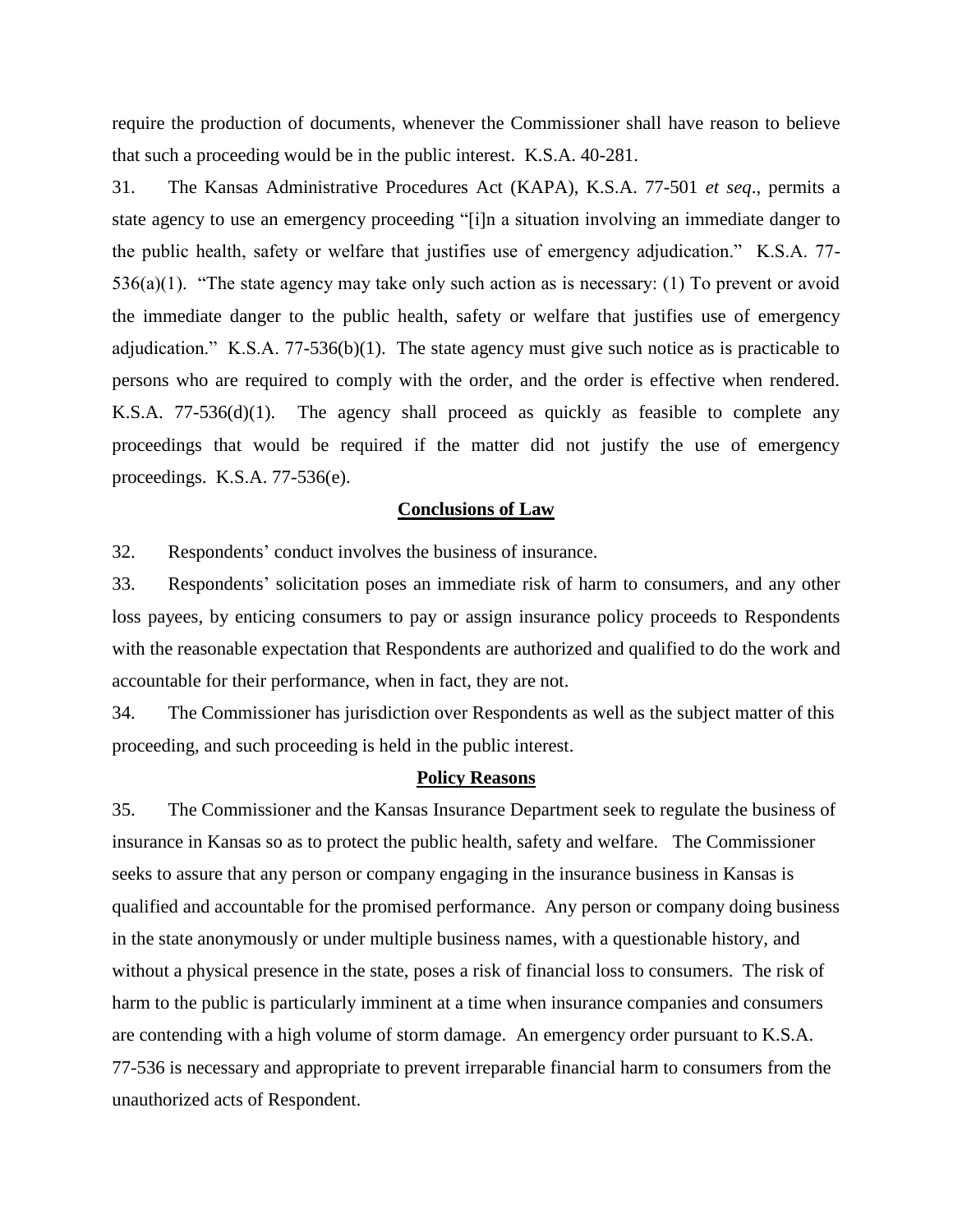**IT IS THEREFORE ORDERED BY THE COMMISSIONER OF INSURANCE THAT Serena Kotalik, William L. Roberts, and Complete Home Solutions any of its related entities, however identified and named, CEASE AND DESIST from soliciting or accepting engagement to represent insurance consumers in negotiating and settling claims for losses to property covered by contracts of insurance in the state of Kansas.**

**IT IS SO ORDERED THIS \_22nd\_ DAY OF JUNE 2011, IN THE CITY OF TOPEKA, COUNTY OF SHAWNEE, STATE OF KANSAS.** 



 $\angle$ s/ Sandy Praeger $\angle$ Sandy Praeger Commissioner of Insurance

BY:

 $\angle$ s/ Zachary J.C. Anshutz $\angle$ Zachary J.C. Anshutz General Counsel

# **NOTICE OF RIGHTS**

Pursuant to K.S.A. 77-536(d), this Emergency Order shall become effective when rendered. However, Respondent may make a written request for a stay of this order. Hearing on the request would be limited to the issue of whether circumstances warrant imposition of an emergency order pending other hearing procedures. Any request should be directed to the following:

Zachary J.C. Anshutz, General Counsel Kansas Insurance Department 420 S.W.  $9<sup>th</sup>$  Street Topeka, Kansas 66612

In the event Respondent files a petition for judicial review, pursuant to K.S.A. 77-613(e), the petition must be filed within 30 days of the date of service of this order. The agency officer to be served on behalf of the Kansas Insurance Department is:

Zachary J.C. Anshutz, General Counsel Kansas Insurance Department 420 S.W.  $9<sup>th</sup>$  Street Topeka, Kansas 66612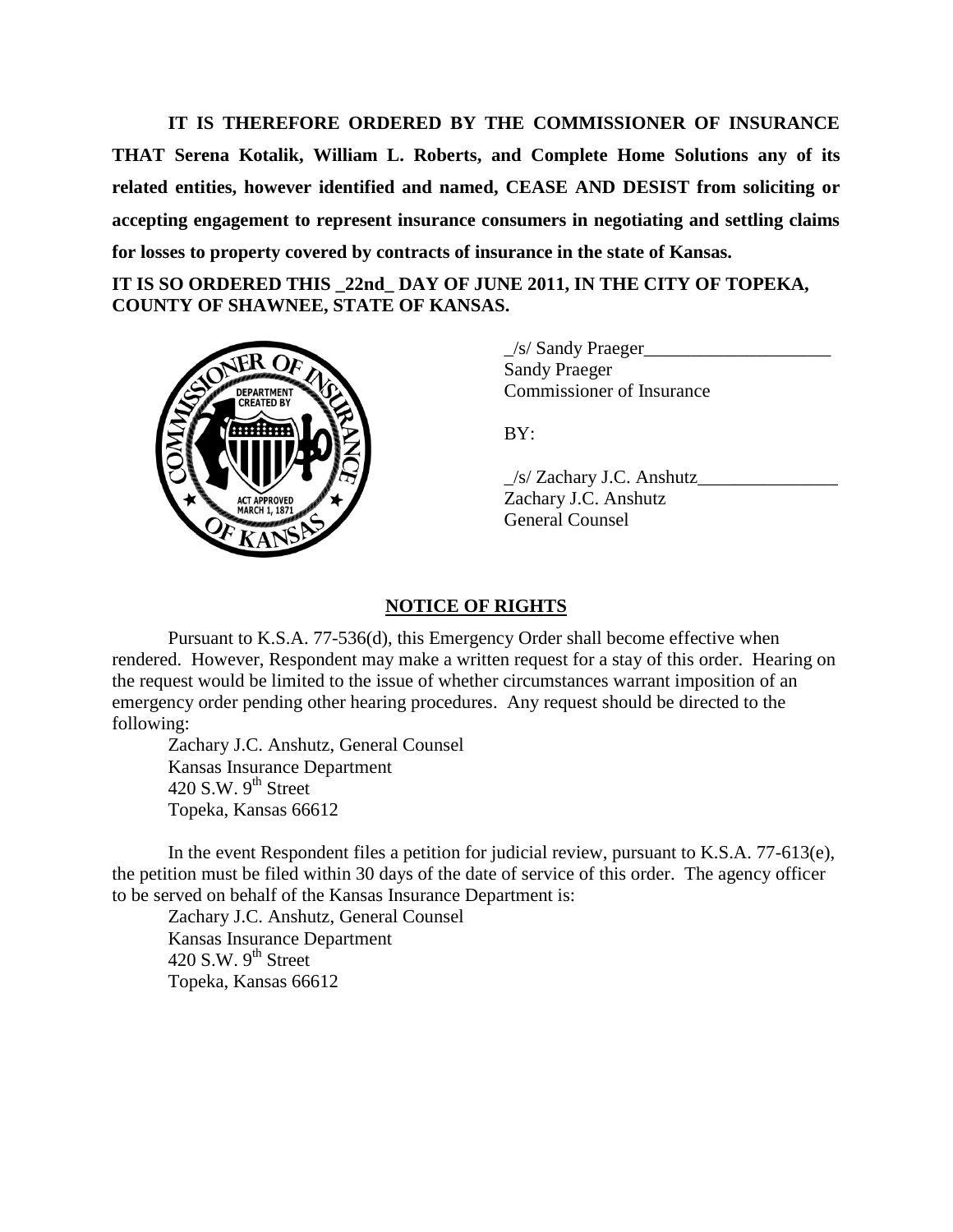# **BEFORE THE COMMISISONER OF INSURANCE OF THE STATE OF KANSAS**

| In the Matter of                   |                            |
|------------------------------------|----------------------------|
| <b>COMPLETE HOME SOLUTIONS,</b>    |                            |
| YOUR COMPLETE HOME SOLUTIONS, LLC, | <b>Docket No.: 4324-EO</b> |
| CHS CLAIMS SERVICE,                |                            |
| NATIONAL CLAIMS SOLUTIONS,         |                            |
| SERENA KOTALIK,                    |                            |
| and WILLIAM L. ROBERTS,            |                            |
| Respondents.                       |                            |

### **NOTICE OF HEARING**

**PLEASE TAKE NOTE** that, whereas an Emergency Order, docket number 4324-EO, was entered against Complete Home Solutions, LLC, *et al.*, for unlawfully engaging in the business of insurance, Respondents are entitled to a hearing on the facts, law, and disposition contained in the Emergency Order.

The Commissioner has jurisdiction pursuant to K.S.A. 40-103 and under the authority of K.S.A. 77-501 *et seq*. to proceed as follows:

You are hereby notified that the Kansas Insurance Department alleges that you have violated the law as set forth in the Emergency Order and/or as may be more fully set forth, prior to hearing, as a result of further investigation or at your request.

A prehearing conference in this matter is scheduled for the **\_20th\_ day of \_\_July\_\_\_\_ 2011, at**  $\overline{a}$  **10 : 00**  $\overline{a}$  **a.m./p.m.** at the Kansas Insurance Department, 420  $\overline{S}$ .W. 9<sup>th</sup> Street, Topeka, Kansas 66612, telephone (785) 296-3071. You may appear in person or by telephone with prior approval of the Presiding Officer.

Robert M. Tomlinson, Assistant Commissioner, is designated as Presiding Officer and authorized, pursuant to K.S.A. 77-547, to act on behalf of the Commissioner for all matters pertinent to the above-captioned case and render a final order.

Pursuant to K.S.A. 77-517(b), matters to be considered by the presiding officer at the prehearing conference may include the following: exploration of settlement possibilities, preparation of stipulations, clarification of issues, rulings on identity and limitation of the number of witnesses, objections to proffers of evidence, determination of the extent to which direct evidence, rebuttal evidence, or cross-examination will be presented in written form, the extent to which telephone or other electronic means will be used as a substitute for proceedings in person, the order of presentation of evidence and cross-examination, rulings regarding issuance of subpoenas, discovery orders and protective orders, and such other matters as will expedite the hearing.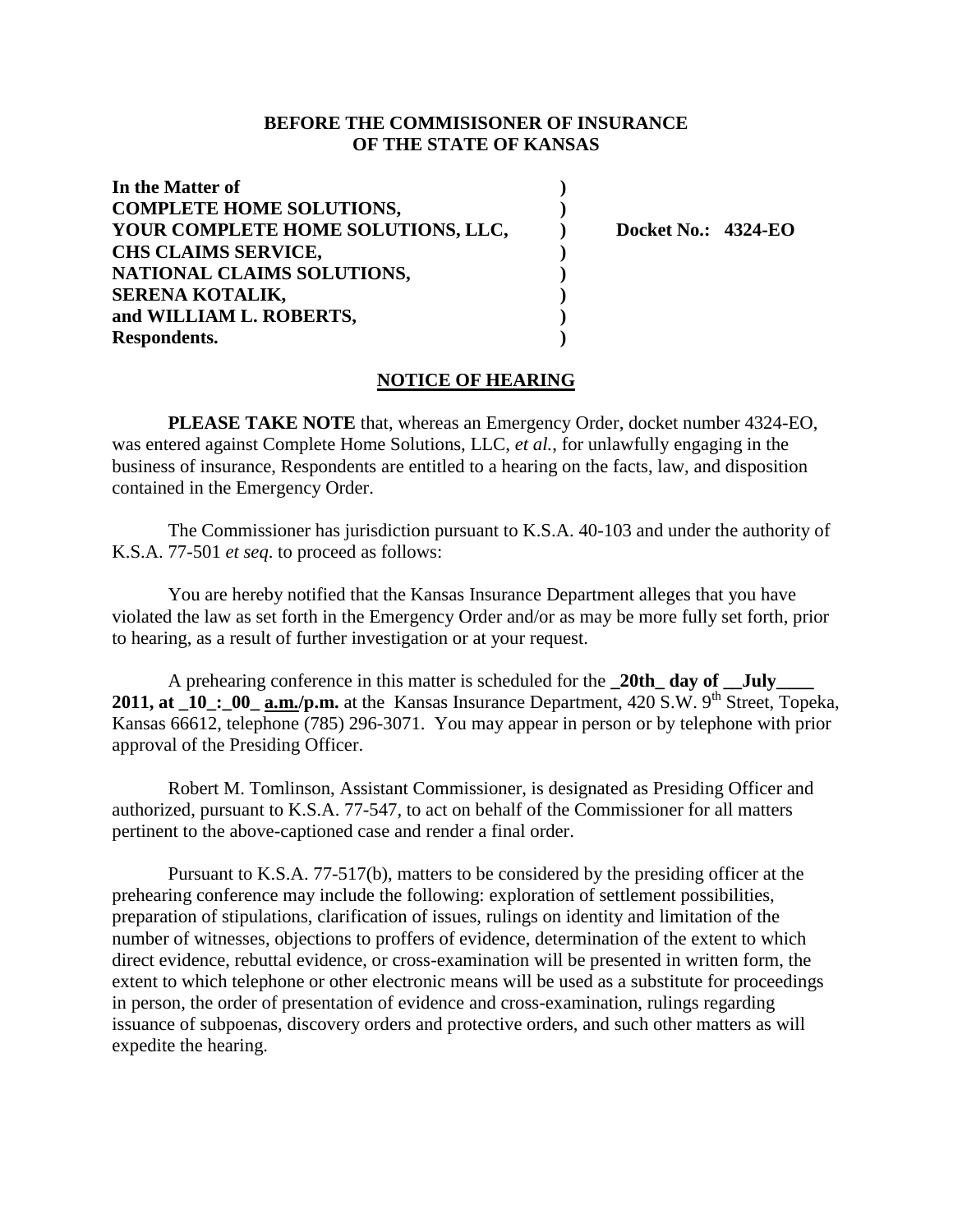At least one week prior to the prehearing conference, you must file and serve a completed Prehearing Questionnaire, a form for which is enclosed.

Any application for a continuance should be made in writing specifying the grounds in support thereof. Such application should be filed with the Presiding Officer for Prehearing Procedural Matters no later than three days prior to the time set for the prehearing conference, except where an emergency or exceptional circumstances exist.

Without further notice, the prehearing conference may be converted into a conference adjudicative hearing or a summary adjudicative proceeding for disposition of the matter as provided by K.S.A. 77-516(a)(7).

Any communication with the Presiding Officer for Prehearing Procedural Matters regarding this matter shall be in writing and any oral communication must be confirmed in writing. Mr. Tomlinson may be reached by telephone at (785) 296-2676 or by e-mail at [Btomlins@ksinsurance.org.](mailto:Btomlins@ksinsurance.org)

File all correspondence and original pre-hearing pleadings in this matter at the Kansas Insurance Department and provide a copy to:

> Robert M. Tomlinson Presiding Officer Kansas Insurance Department 420 S.W.  $9^{th}$  Street Topeka, Kansas 66612

In addition, you must serve a copy on each party or the attorney for each party.

If you fail to appear or participate at the prehearing conference, the Presiding Officer may proceed to enter any such order as authorized by law and justified by the evidence before him. In such event, you will be held in default and will be served with a written notice of a proposed default order which will include a statement of the grounds supporting the Presiding Officer's order.

> $\angle$ s/ Brenda J. Clary Brenda J. Clary, #18770 Staff Attorney Kansas Insurance Dept. 420 SW  $9<sup>th</sup>$  St. Topeka, KS 66612 Voice: 785-296-7809 Fax: 785-291-3190 [bclary@ksinsurance.org](mailto:bclary@ksinsurance.org)